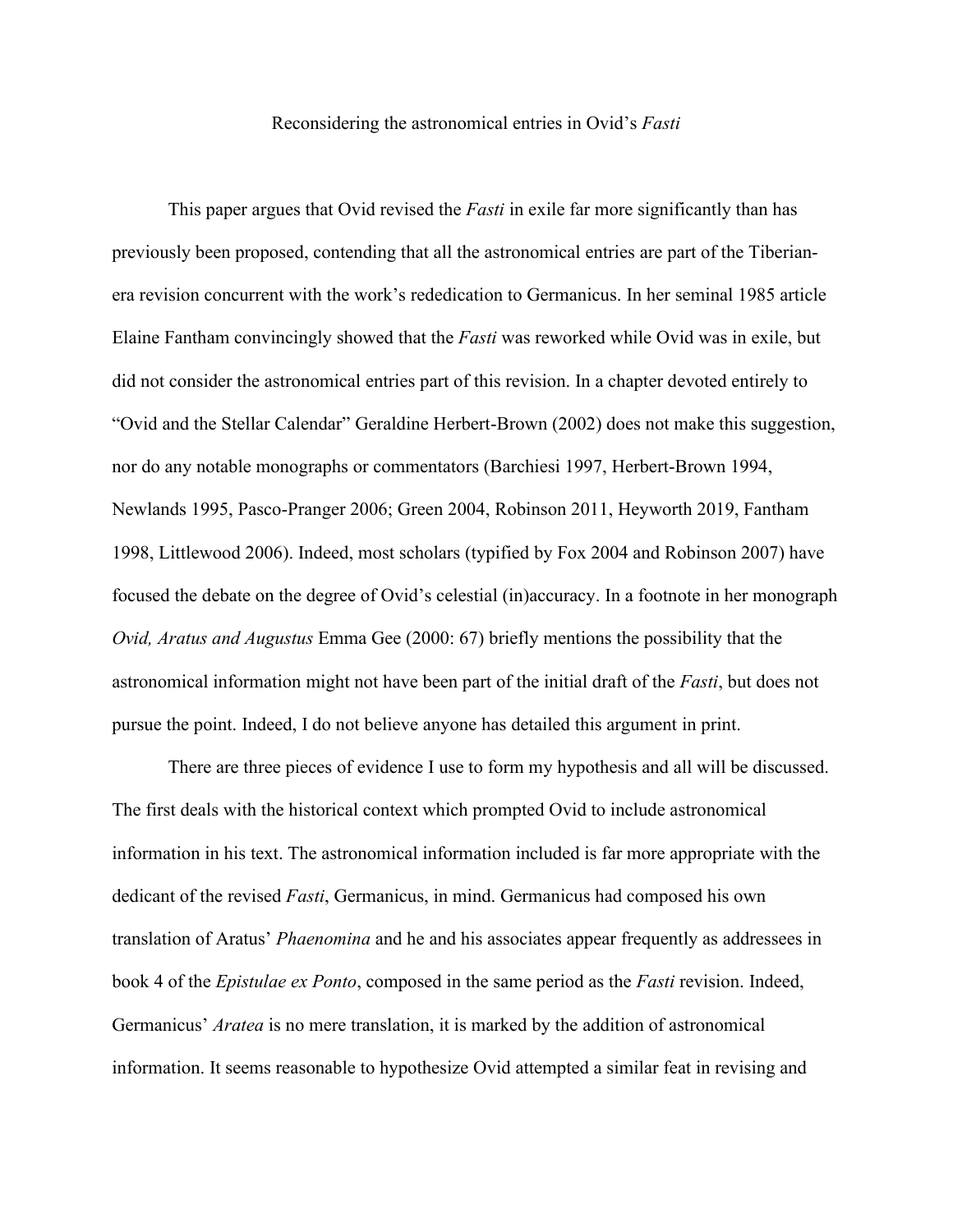rededicating his work to Germanicus. The second deals with differences between wording of the proem at the beginning of the revised Book 1 and that at the beginning of Book 2 the *Fasti*, which has been argued to be the original proem. A close reading and comparison between the two reveals significant changes in how Ovid defined his work at different points in time. The third deals with how the astronomical information is, or rather is not, integrated into the poem writ large. I will offer as comprehensive an examination as time allows to demonstrate how each of the astronomical entries is presented in an isolated fashion, meaning that their removal does not affect the flow or connectivity of the surrounding text.

The paper concludes with a brief discussion about the implications of establishing the astronomical entries as part of Ovid's Tiberian-era revision. Such knowledge radically changes how one might read and interpret both the poem as a whole and the astronomical entries themselves.

## Bibliography

Barchiesi, A. 1997. *The Poet and the Prince. Ovid and Augustan Discourse*. Berkeley and Los Angeles.

Fantham, E. 1985. "Ovid, Germanicus and the composition of the *Fasti*," *PLLS* 5: 243-281.

Fox, M. 2004. "Stars in the *Fasti*: Ideler (1825) and Ovid's astronomy revisited," *AJP* 125: 91- 133.

Gee, E. 2000. *Ovid, Aratus and Augustus*. Cambridge.

Herbert-Brown, G. 1994. *Ovid and the Fasti: An Historical Study*. Oxford.

Herbert-Brown, G. 2002. "Ovid and the stellar calendar," in G. Herbert-Brown (ed.), *Ovid's Fasti: Historical Readings at the Bimillennium*. Oxford. 101-128.